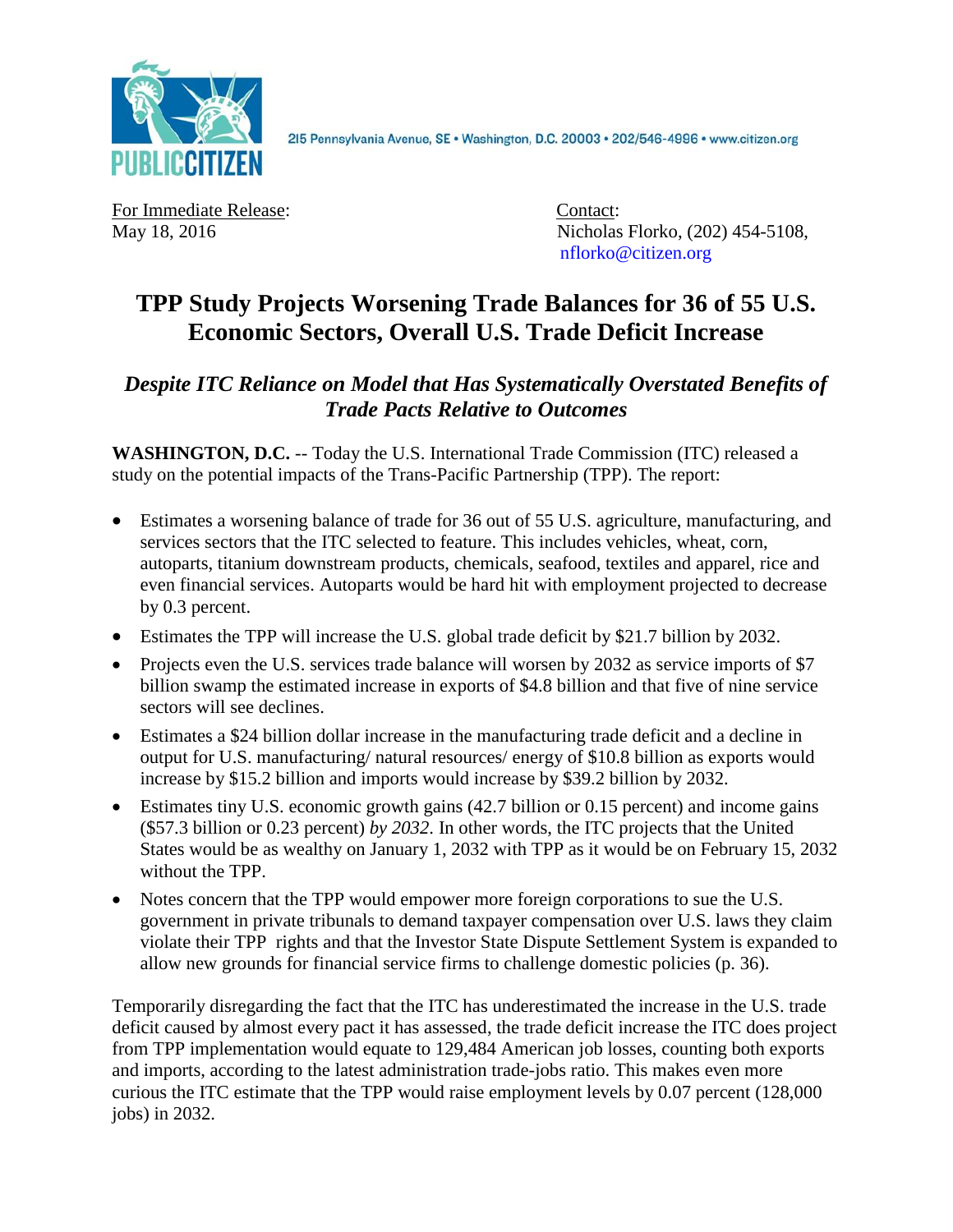## **Statement of Lori Wallach, director of Public Citizen's Global Trade Watch:**

*"This report spotlights how damaging the TPP would be for most Americans' jobs and wages given it concludes 36 out of 55 U.S. agriculture, manufacturing and services sectors spotlighted by the ITC would see a worsening trade balance while the "upside" projection is miniscule gains in economic growth, despite these findings being based on the same widely criticized methodology and unrealistic assumptions that have resulted in past ITC reports systematically overstating the benefits from trade deals that ended up causing serious damage.* 

*Given that the ITC's past studies on pending trade pacts have usually projected improvements in the U.S. trade balance and gains for specific economic sectors but the opposite occurred, that this study projects an increase in the U.S. trade deficit and losses for 36 out of 55 U.S. economic sectors suggests that if ever implemented, the TPP could really be disastrous."*

## **How the ITC's Faulty Methodology Systematically Led to Overly Optimistic Projections**

The actual outcomes of past trade pacts have been significantly more negative than ITC projections generated using the same methodology employed for the TPP study. This makes today's unusually negative ITC findings on the TPP especially ominous.

| <b>NAFTA: U.S.-Mexico Trade</b>                              |                                              |                                            |
|--------------------------------------------------------------|----------------------------------------------|--------------------------------------------|
| 1993 - Baseline                                              | <b>ITC</b> Projection                        | <b>2015 - Actual</b>                       |
| \$2.6 billion goods surplus<br>(services data not available) | \$10.6 billion goods and<br>services surplus | \$57 billion goods and<br>services deficit |
| <b>China-WTO: U.S.-China Trade in Goods and Services</b>     |                                              |                                            |
| 2000 - Baseline                                              | <b>ITC Projection</b>                        | <b>2015 - Actual</b>                       |
| \$113 billion deficit                                        | \$120 billion deficit                        | \$340 billion deficit                      |
| <b>U.S.-Korea FTA: Trade in Goods</b>                        |                                              |                                            |
|                                                              |                                              |                                            |
| 2011 - Baseline                                              | <b>ITC Projection</b>                        | 2015 - Actual                              |

The ITC's TPP report uses the computable general equilibrium (CGE) model that had led to past ITC trade pact projections being entirely unrelated to actual outcomes by simply assuming away the very results that have often occurred under past pacts: long-term job loss, trade deficit increases and currency devaluations.

By design, the ITC CGE model assumed the U.S. trade balance would not change and that overall U.S. employment levels would remain constant – that workers who lose jobs will simply obtain new jobs in other sectors where wages are presumed to increase. Implicit in the assumption that the trade balance does not change is the assumption of flexible exchange rates. But in reality, currency manipulation is a significant problem among some of the TPP countries. The U.S. Department of Treasury just recently included TPP nation Japan on its new Monitoring List in its semi-annual report on "Foreign Exchange Policies of Major Trading Partners of the United States."